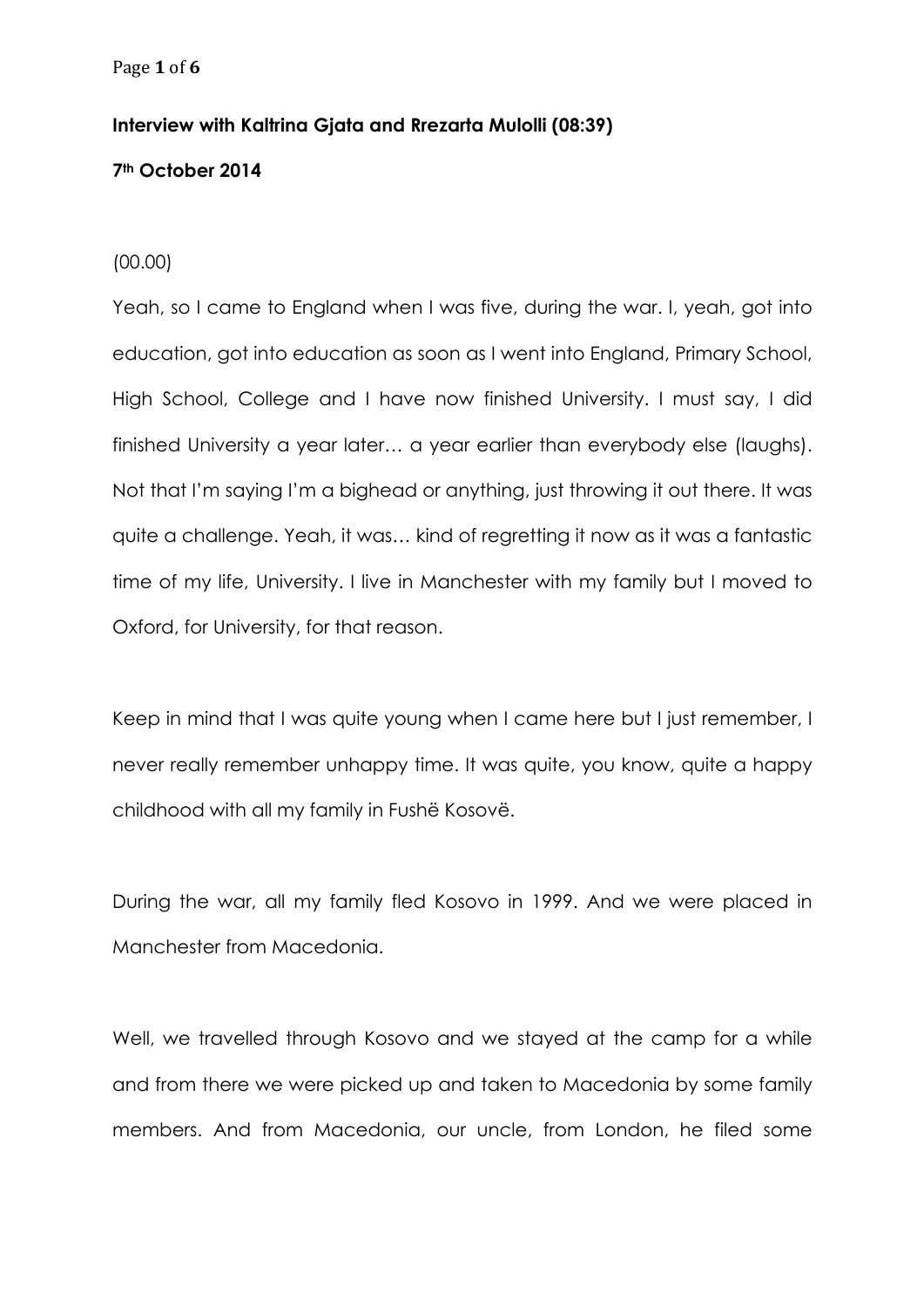papers and petitioned for us to come to England and from then on we were placed in Manchester<sup>1</sup>. And that's where we lived: fifteen years now.

I thought that, honestly, maybe because I was a child - if someone older than me maybe, for example, my parents, they remember everything much more differently when I speak to them - but as a young person I just remember it being fantastic. I loved all my teachers, I got on extremely well with all the pupils. I just thought they were very welcoming and yeah, very loving as people in general. So I like the UK for that reason.

I… my family, I come from quite a strict family which is quite a normal family in Kosovo, to be fair, so they were all about education in my family. And I was was really involved with school projects, you know all the time I was part of the school council or something to do with - one could say - quite geeky, in a geeky way. But it was just a great experience. I still keep in contact with a lot of my teachers from High School and even from Primary School actually. So it's been a great, really great experience. I consider myself quite a lucky person. I don't really have any bad things to say, to be honest2.

<sup>1</sup> see MaK timeline in this archive: In a global humanitarian response to the conflict, the British government evacuates dispossessed Kosovars to Manchester, Leeds and Scotland. 4,346 of the most vulnerable men, women and children are selected from refugee camps. 2,400 arrive in the North West. *"People had few belongings, what they brought with them instead was bewilderment and dignity, grief and dispossession."* ('My Name Came up' Refugee Council, 2000)

<sup>2</sup> See Kaltrina's involvement Institute of Education (IOE) Beacon Schools Holocaust Education programme http://tinyurl.com/jjtjddt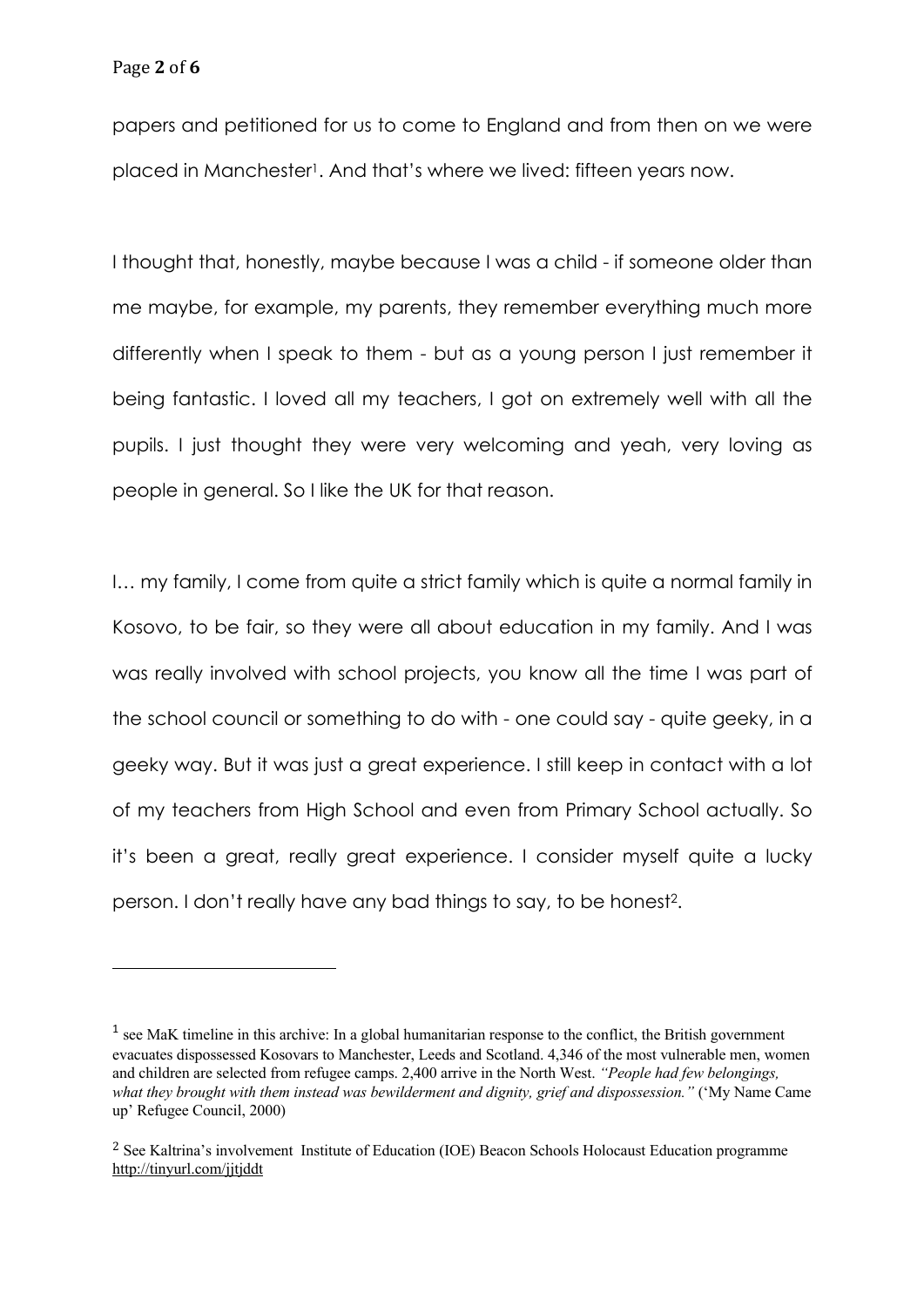(03:00) Oh, my parents? My mum, she became a hairdresser, when she came to England. She started going to college for a hairdressing course. And my dad is a taxi driver and yeah that's what they've been working as ever since: my dad's a taxi driver, my mum's a hairdresser. Although my mum became redundant recently with all the kind of, you know, jobs going down.

You know, as I said, I consider myself to be a very lucky person in all sorts of, in all aspects of my life.

(03:30) I studied English Literature, at Oxford, for three years. I love English Literature, I've got… I'm very passionate about writing and, you know, I love poetry. I love books. I love all those kind of things. Although, to be honest, once you get to University and you study English Literature, they kind of push those things down your throat until they don't become a hobby anymore, they become a kind of an obligation. But I still enjoy it and I'm glad I chose that subject because it's a mixture of everything, all my favourite things, like History, Politics, you know, all those kind of things.

(04:19) Ever since I was fourteen years, I've always - every single year of my life - I've volunteered somehow, for years. My biggest passion is, you know, the homeless subject. I find it really close to my heart, I don't know, because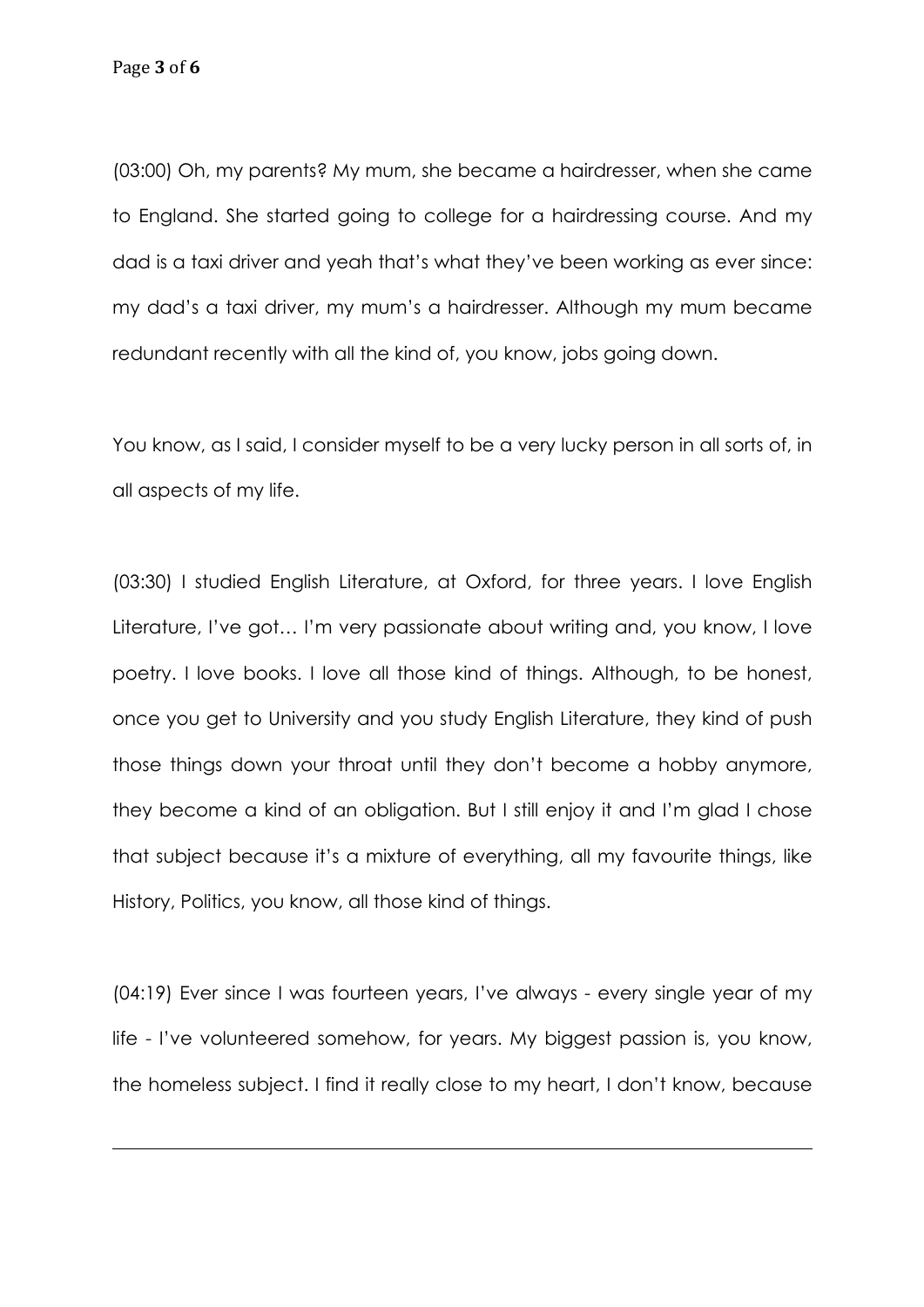Page **4** of **6**

when I went to Oxford, there was, I found, quite a lot of homeless people and there was such a contrast, as well, which I found really shocking because you see quite homeless people and it's such a rich part, it's a rich country but it's also a very rich city, Oxford. And seeing loads of homeless people, and myself as a student, I felt that I couldn't help that much, you know, I couldn't give a lot of money away so I started volunteering at the homeless shelter and I've been there, I was there for three years. So all my University life, I went there, you know, a few times a week and I helped and I did some, you know some projects with them, you know, to aid, to raise money and such things like that. And also, on the side, just working in charity shops when I could, you know, Oxfam and British Heart Foundation: all those little things.

Primarily my family friends so my parent's friends and my parent's family, you know, they come over. 'Cause to be honest in High School, in my High School, there was a few but there was hardly any Kosovans or Albanians in my year and, going to College, there was none and at University there was absolutely none that I ever knew. So, friendship-wise, I haven't had much contact until I've come to Kosovo but otherwise, yeah, you know, my family and friends, my family and family friends - that's about it.

You know, I came back for the experience but also, you know, because obviously it's a part of my life, I am a, I am a Kosovan, and I did, I wanted to experience how it is living here. I grew, you know, sometimes the culture, it's a bit difficult transferring from English culture to Kosovan. In some ways, I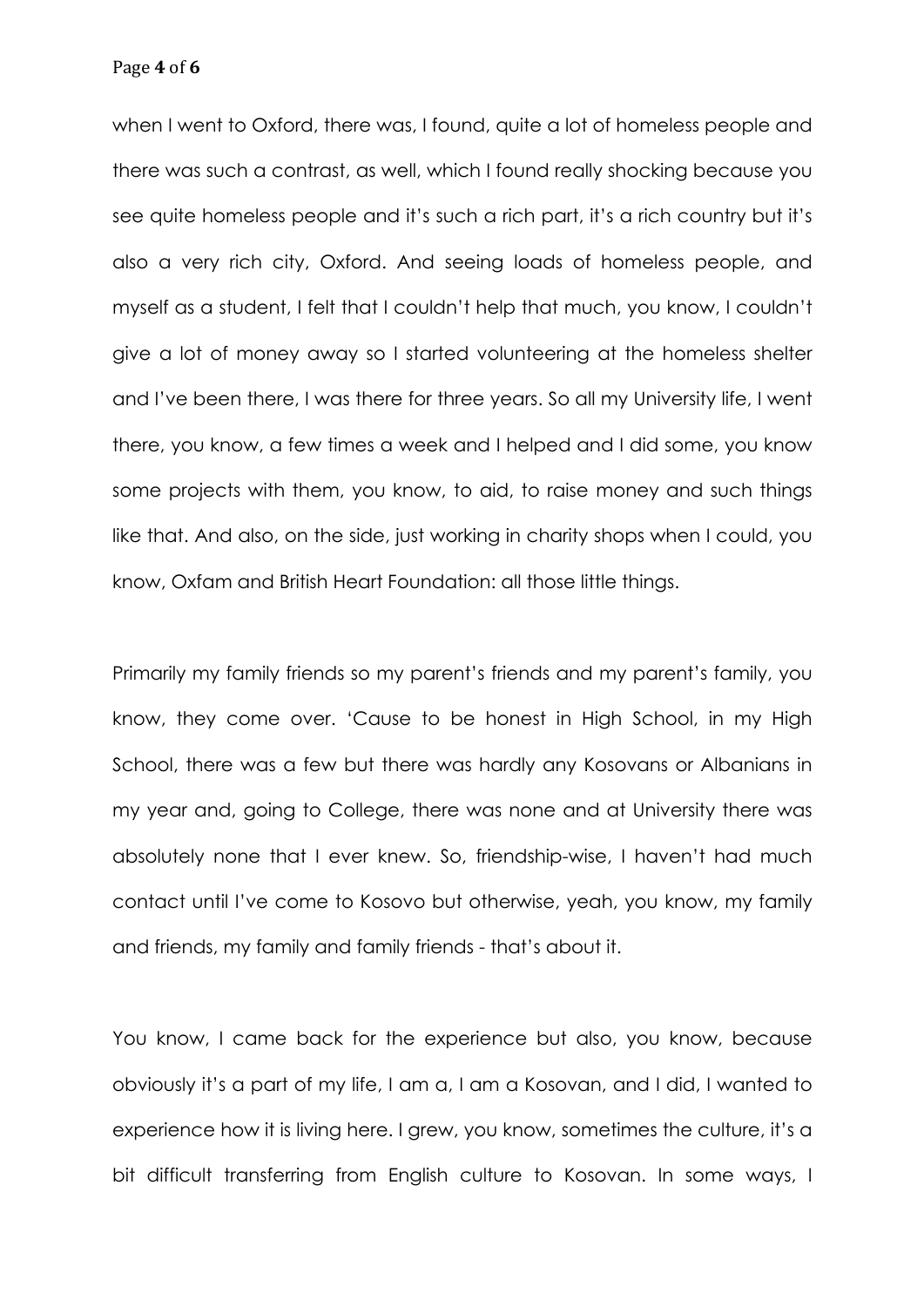prefer… I love the Kosovan culture: I love how close the families are, how close knit they are; how, you know, everyone goes, comes over all the time, it's absolutely fantastic. And obviously there are some, kind of, dynamics, some. There's the male and female dynamics that are a bit different, that are a bit hard getting used to in Kosovo.

But most of all I really wanted to - a personal project of mine - I wanted to build a homeless shelter here. And I'm trying to speak to a few people. It's very difficult but, yeah, that's another thing that's really striking because in England, you can almost become detached in some way because the homeless population, they're quite, they're middle aged so from 25 to 40, kind of thing. And in here, it's the opposite. There's a lot of women and children - especially children and old people - and it's really hard to see. It's really quite striking and I always really wanted to work with that.

However, now I am working at a University, I'm giving lectures and, you know, that's my job here. It's lovely, as I say… it's quite, a little bit difficult because it's just the start and I haven't… I start working pretty soon at the University giving lectures and it'll be good. But, you know, I'm just really hoping I can put this project on the way and I'm trying really hard but it's quite difficult to get contacts, for my homeless shelter project. We'll see how it goes.

I dunno - maybe this is just my opinion - but it's really hard to get through the culture of the homelessness as well because just taking to some people, I